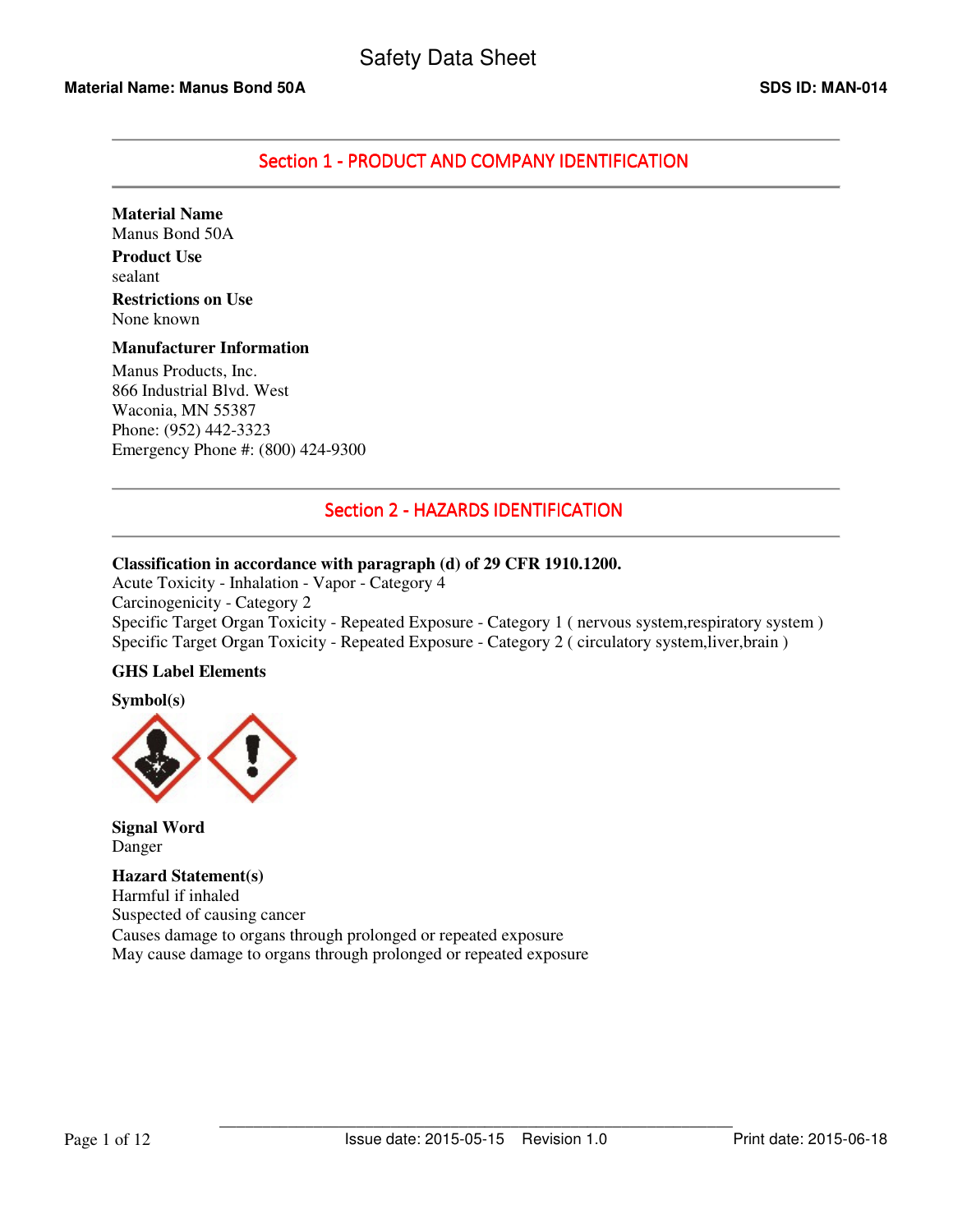# **Material Name: Manus Bond 50A SDS ID: MAN-014 SDS ID: MAN-014**

#### **Precautionary Statement(s)**

## **Prevention**

Obtain special instructions before use Do not handle until all safety precautions have been read and understood Use only outdoors or in a well-ventilated area Wear protective gloves/protective clothing/eye protection/face protection Do not breathe dust/fume/gas/mist/vapours/spray Wash thoroughly after handling Do not eat, drink or smoke when using this product

### **Response**

IF exposed or concerned: Get medical advice/attention IF INHALED: Remove person to fresh air and keep comfortable for breathing Call a POISON CENTER or doctor if you feel unwell

### **Storage**

Store locked up

#### **Disposal**

Dispose of contents/container in accordance with local/regional/national/international regulations

### **Statement of Unknown Toxicity**

92.73% of the mixture consists of ingredient(s) of unknown acute toxicity.

# Section 3 - COMPOSITION / INFORMATION ON INGREDIENTS

| <b>CAS</b> | <b>Component Name</b>                                       | <b>Percent</b> |
|------------|-------------------------------------------------------------|----------------|
| 1317-65-3  | Calcium Carbonate                                           | $45 - 50$      |
| 13463-67-7 | Titanium dioxide                                            | $0.1 - 1$      |
| 1333-86-4  | Carbon Black                                                | < 0.1          |
| 64742-65-0 | Distillates, petroleum, solvent-dewaxed<br>heavy paraffinic | $20 - 25$      |
| 14807-96-6 | Talc                                                        | $1-5$          |
| 64742-47-8 | Petroleum distillates, hydrotreated light                   | $1 - 4$        |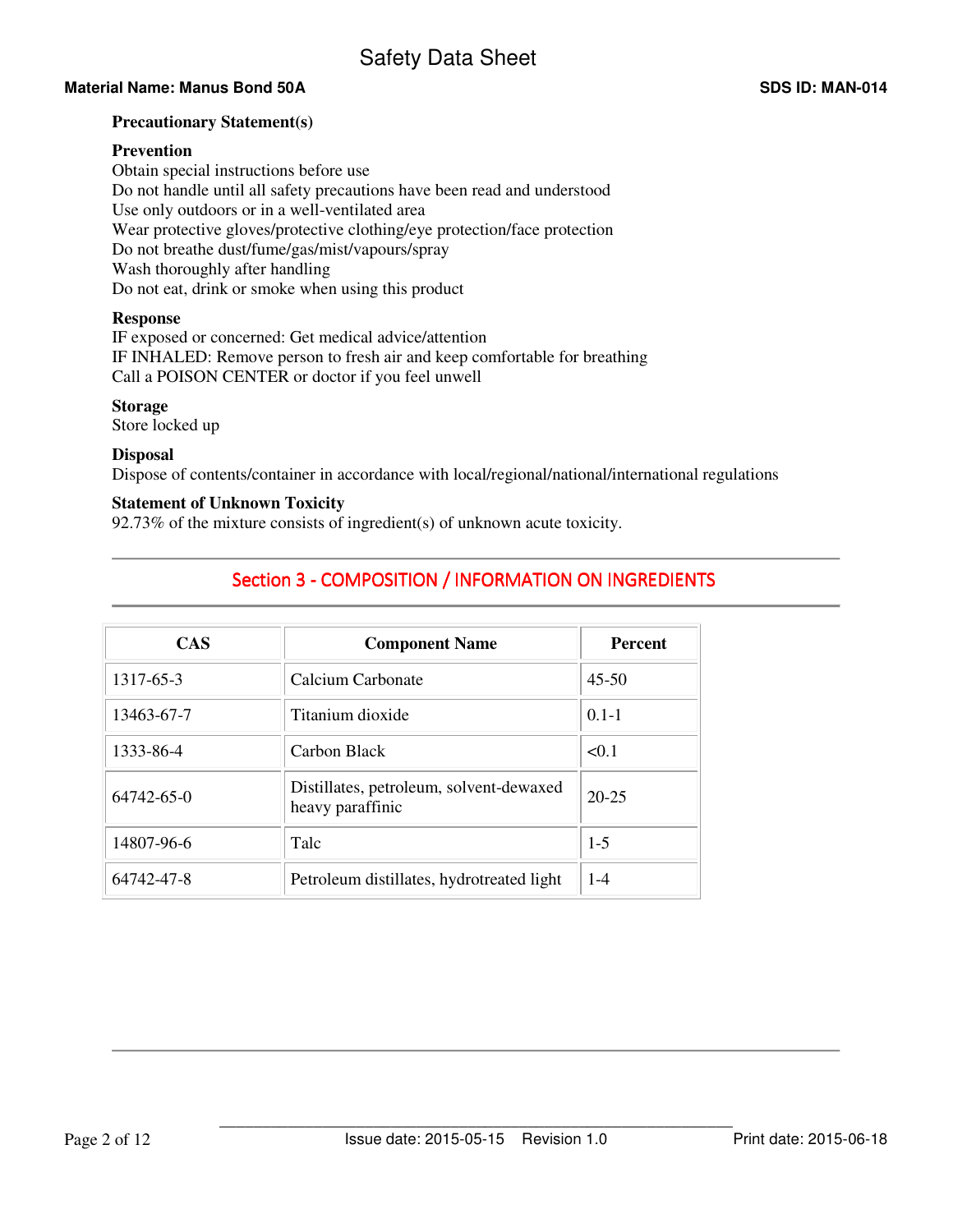# Section 4 - FIRST AID MEASURES

## **Inhalation**

IF INHALED: If breathing is difficult, remove person to fresh air and keep at rest in a position comfortable for breathing Call a POISON CENTER or doctor/physician if you feel unwell.

## **Skin**

IF ON SKIN Wash with plenty of soap and water If skin irritation or rash occurs: Get medical advice/attention Take off contaminated clothing and wash before reuse

## **Eyes**

IF IN EYES: Rinse cautiously with water for several minutes. Remove contact lenses, if present and easy to do. Continue rinsing. If eye irritation persists: Get medical advice/attention

### **Ingestion**

If a large amount is swallowed, get medical attention.

### **Most Important Symptoms/Effects**

**Acute** 

Harmful if inhaled.

### **Delayed**

Cancer. nervous system damage, respiratory system damage effects on the brain. liver effects. circulatory system effects.

#### **Note to Physicians**

Treat symptomatically and supportively

# Section 5 - FIRE FIGHTING MEASURES

# **Extinguishing Media**

**Suitable Extinguishing Media** 

Use carbon dioxide, regular dry chemical, regular foam or water

### **Unsuitable Extinguishing Media**

None known.

#### **Hazardous Combustion Products**

Oxides of carbon. various organic fragments.

# **Advice for firefighters**

Combustible Heating may cause an explosion Containers may rupture or explode

#### **Fire Fighting Measures**

Keep away from sources of ignition. - No smoking Move material from fire area if it can be done without risk Use extinguishing agents appropriate for surrounding fire Dike for later disposal Stay upwind and keep out of low areas

# **Special Protective Equipment and Precautions for Firefighters**

Wear protective clothing and equipment suitable for the surrounding fire, including helmet, face mask, and self-contained breathing apparatus.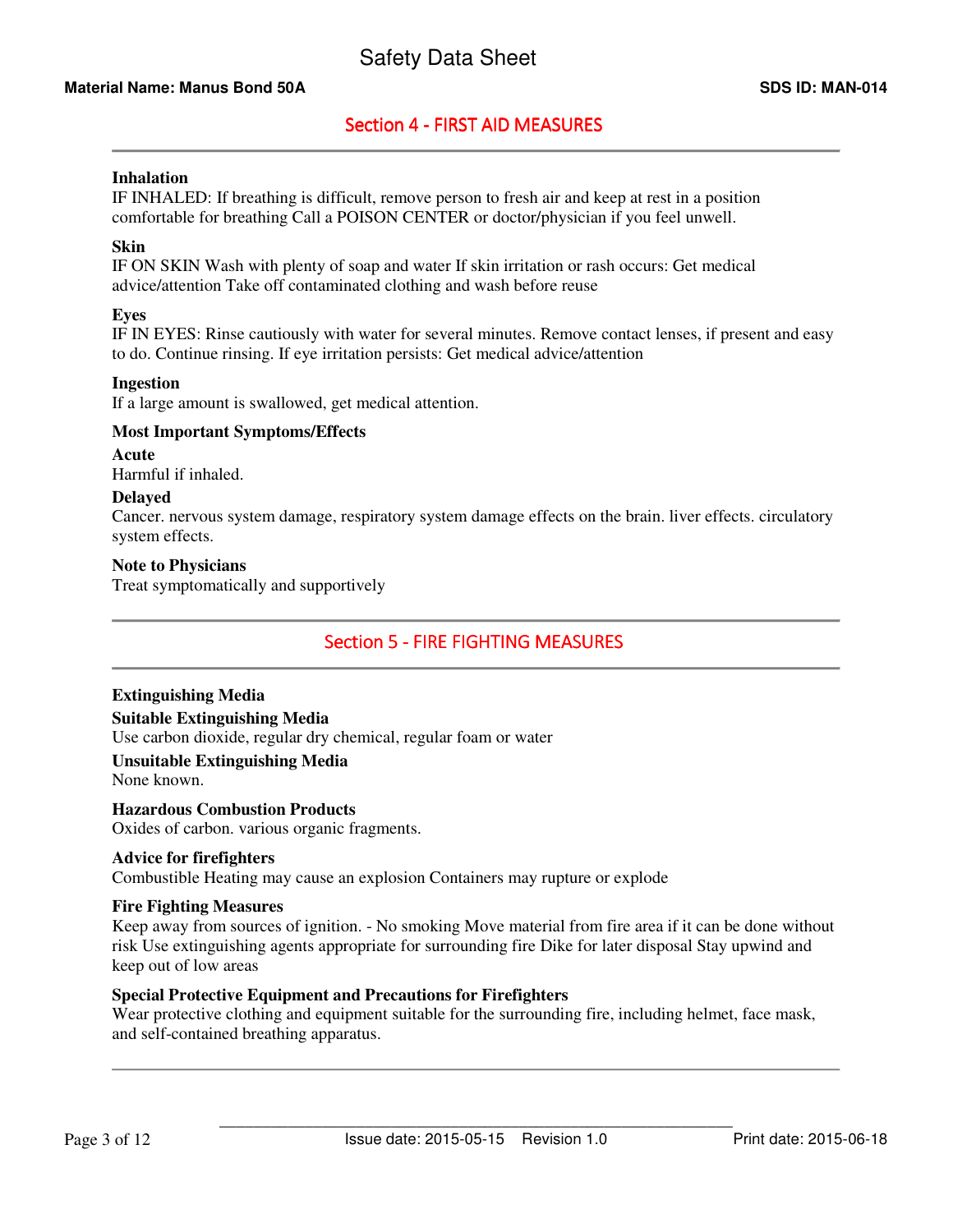# Section 6 - ACCIDENTAL RELEASE MEASURES

# **Personal Precautions, Protective Equipment and Emergency Procedures**

Wear personal protective clothing and equipment, see Section 8 Keep unnecessary people away, isolate hazard area and deny entry Only personnel trained for the hazards of this material should perform clean up and disposal

## **Methods and Materials for Containment and Cleaning Up**

Eliminate all ignition sources if safe to do so. Ventilate the area. Stop leak if possible without personal risk. Absorb with earth, sand or other non-combustible material and transfer to container. Dispose in accordance with all applicable regulations.

#### **Environmental Precautions**

Do not flush into sanitary sewer systems, drains or surface water Avoid release to the environment

# Section 7 - HANDLING AND STORAGE

### **Precautions for Safe Handling**

Do not handle until all safety precautions have been read and understood. Keep away from all ignition sources. Do not breathe vapor or mist Avoid contact with skin and eyes. Do not eat, drink or smoke when using this product. Always wear recommended personal protective equipment. Wear personal protective clothing and equipment, see Section 8. Take precautionary measures against static discharge.

### **Conditions for Safe Storage, Including any Incompatibilities**

## Store locked up

Store and handle in accordance with all current regulations and standards. Store in a cool dry place. Store in a well-ventilated area. For maximum shelf-life, store at or below 90<sup>o</sup>F. Keep container tightly closed. Empty containers may contain product residue. Keep separated from incompatible substances.

#### **Incompatible Materials**

Strong oxidizer, strong acids, caustic solutions.

# Section 8 - EXPOSURE CONTROLS / PERSONAL PROTECTION

#### **Component Exposure Limits**

| Calcium<br><b>Carbonate</b> | 1317-65-3                                                |
|-----------------------------|----------------------------------------------------------|
| NIOSH:                      | 10 mg/m3 TWA total dust; 5 mg/m3 TWA respirable dust     |
| OSHA (US):                  | 15 mg/m3 TWA total dust; 5 mg/m3 TWA respirable fraction |
| Mexico:                     | 10 mg/m3 TWA LMPE-PPT                                    |
|                             | 20 mg/m3 STEL [LMPE-CT]                                  |
| <b>Titanium dioxide</b>     | 13463-67-7                                               |
| ACGIH:                      | $10 \text{ mg/m}$ $3 \text{ TWA}$                        |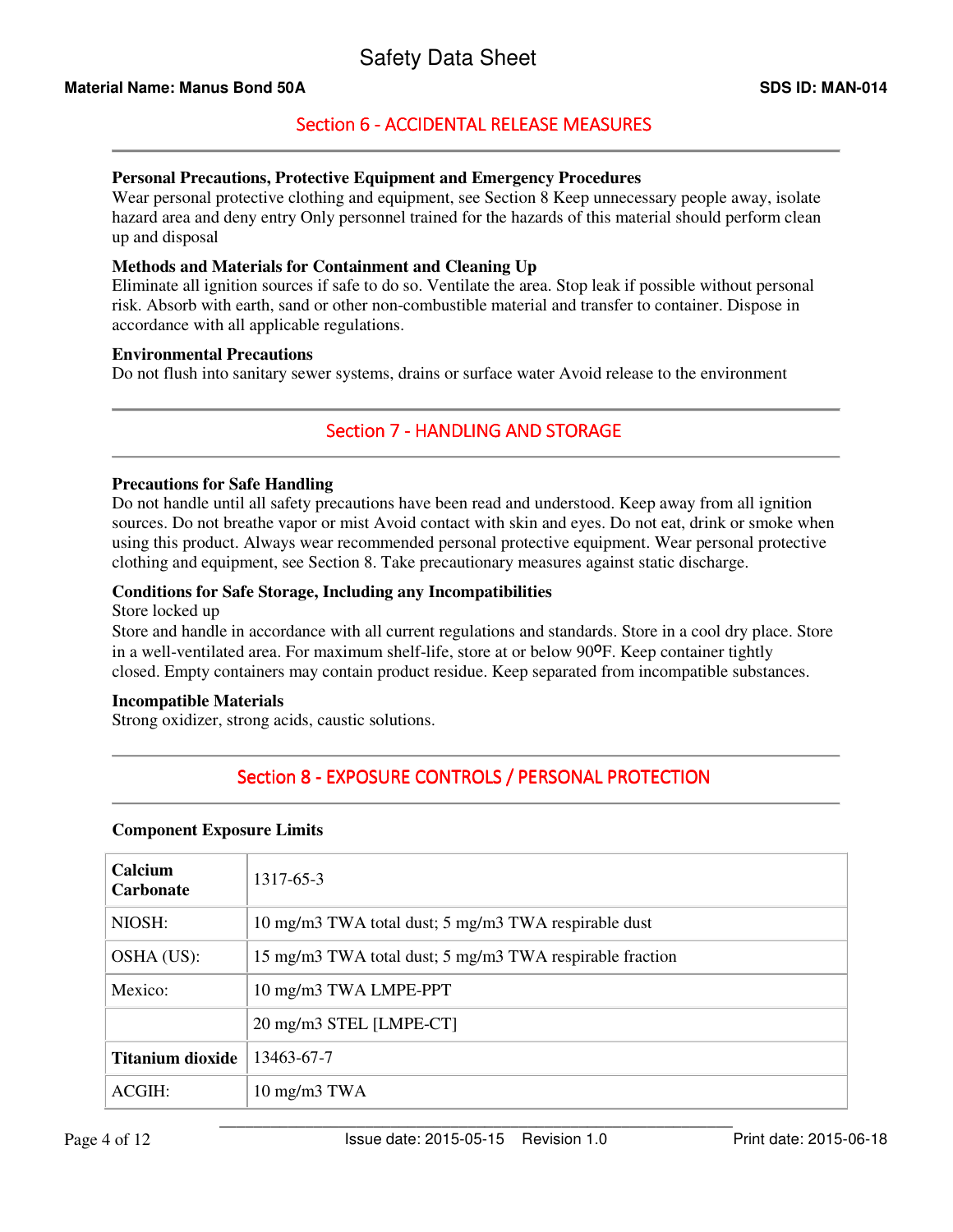# Safety Data Sheet

# **Material Name: Manus Bond 50A SDS ID: MAN-014 SDS ID: MAN-014**

| NIOSH:              | $5000$ mg/m $3$ IDLH                                                                                     |
|---------------------|----------------------------------------------------------------------------------------------------------|
| OSHA (US):          | 15 mg/m3 TWA total dust                                                                                  |
| Mexico:             | 10 mg/m3 TWA LMPE-PPT as Ti                                                                              |
|                     | 20 mg/m3 STEL [LMPE-CT] as Ti                                                                            |
| <b>Carbon Black</b> | 1333-86-4                                                                                                |
| ACGIH:              | 3 mg/m3 TWA inhalable fraction                                                                           |
| NIOSH:              | 3.5 mg/m3 TWA; 0.1 mg/m3 TWA (Carbon black in presence of Polycyclic<br>aromatic hydrocarbons) as PAH    |
|                     | 1750 mg/m3 IDLH                                                                                          |
| OSHA (US):          | $3.5$ mg/m $3$ TWA                                                                                       |
| Mexico:             | 3.5 mg/m3 TWA LMPE-PPT                                                                                   |
|                     | 7 mg/m3 STEL [LMPE-CT]                                                                                   |
| Talc                | 14807-96-6                                                                                               |
| <b>ACGIH:</b>       | 2 mg/m3 TWA particulate matter containing no asbestos and <1% crystalline silica,<br>respirable fraction |
| NIOSH:              | 2 mg/m3 TWA (containing no Asbestos and $\langle 1\%$ Quartz) respirable dust                            |
|                     | 1000 mg/m3 IDLH (containing no Asbestos and $\langle 1\%$ Quartz)                                        |
| OSHA (US):          | 20 mppcf TWA (if 1% Quartz or more, use Quartz limit)                                                    |
| Mexico:             | 2 mg/m3 TWA LMPE-PPT respirable fraction                                                                 |

#### **Biological limit value**

There are no biological limit values for any of this product's components.

#### **Engineering Controls**

Ventilation equipment should be explosion-resistant if explosive concentrations of material are present Provide local exhaust ventilation system. Ensure compliance with applicable exposure limits.

# **Individual Protection Measures, such as Personal Protective Equipment**

### **Eye/face protection**

Wear chemical safety goggles. Provide an emergency eye wash fountain and quick drench shower in the immediate work area.

#### **Skin Protection**

Wear appropriate chemical resistant clothing.

# **Respiratory Protection**

In case of inadequate ventilation wear respiratory protection.

# **Glove Recommendations**

Wear appropriate chemical resistant gloves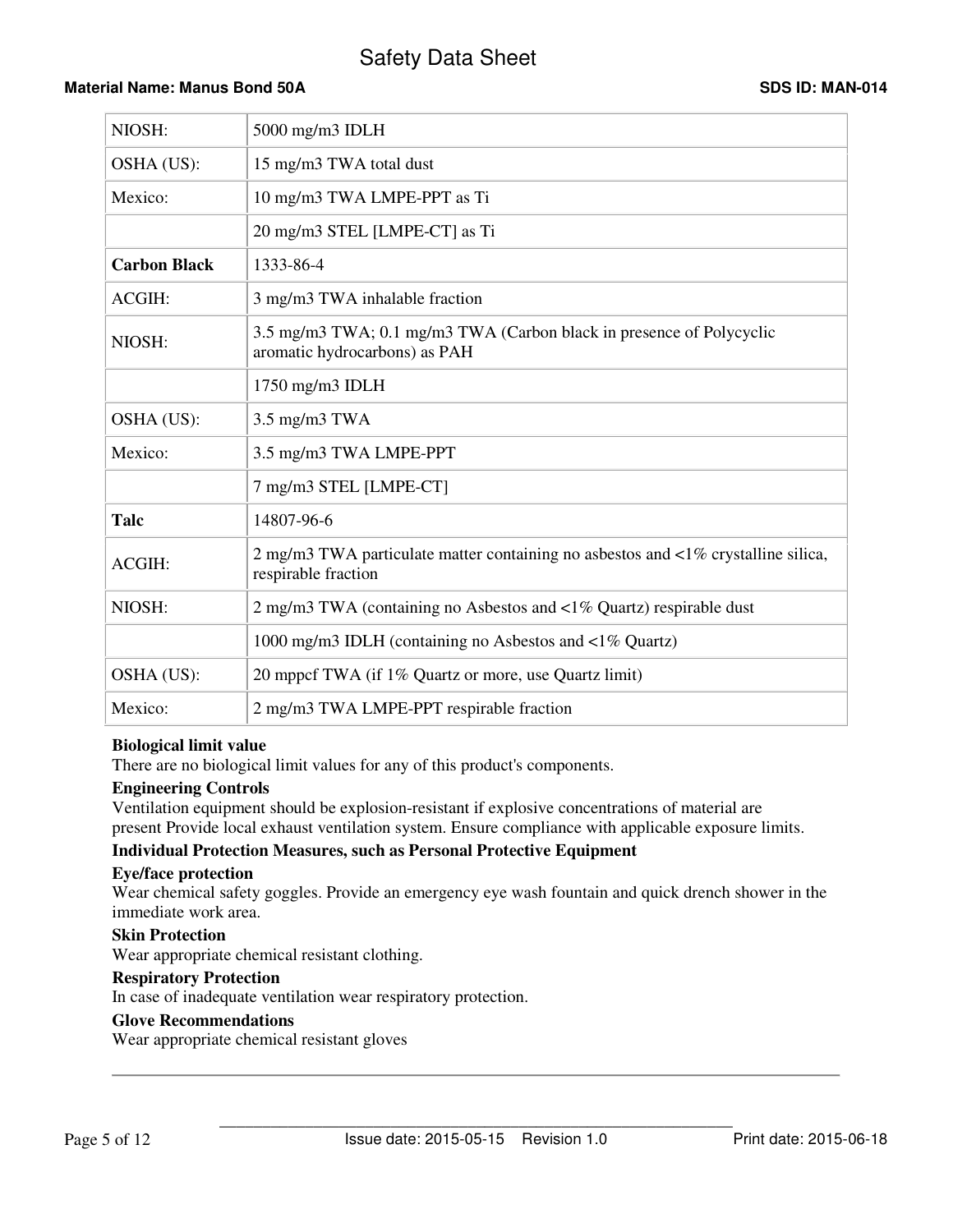# **Material Name: Manus Bond 50A SDS ID: MAN-014 SDS ID: MAN-014**

# Section 9 - PHYSICAL AND CHEMICAL PROPERTIES

| Appearance                   | white paste   | <b>Physical State</b>                         | liquid        |
|------------------------------|---------------|-----------------------------------------------|---------------|
| Odor                         | petroleum     | <b>Color</b>                                  | Not available |
| <b>Odor Threshold</b>        | Not available | pH                                            | Not available |
| <b>Melting Point</b>         | $>300$ °F     | <b>Boiling Point</b>                          | Not available |
| <b>Freezing point</b>        | Not available | <b>Evaporation Rate</b>                       | Not available |
| <b>Boiling Point Range</b>   | Not available | <b>Flammability (solid, gas)</b>              | Not available |
| <b>Autoignition</b>          | Not available | <b>Flash Point</b>                            | Not available |
| <b>Lower Explosive Limit</b> | Not available | Decomposition                                 | Not available |
| <b>Upper Explosive Limit</b> | Not available | <b>Vapor Pressure</b>                         | Not available |
| Vapor Density (air=1)        | Not available | <b>Specific Gravity (water=1)</b>             | Not available |
| <b>Water Solubility</b>      | (negligible)  | <b>Partition coefficient: n-octanol/water</b> | Not available |
| <b>Viscosity</b>             | varies        | <b>Solubility (Other)</b>                     | Not available |
| <b>Density</b>               | $1.52 - 1.58$ | <b>Physical Form</b>                          | paste         |
| <b>VOC</b>                   | 3.47%         |                                               |               |

# Section 10 - STABILITY AND REACTIVITY

**Reactivity**  No reactivity hazard is expected

# **Chemical Stability**

Stable at normal temperatures and pressure

**Possibility of Hazardous Reactions**  Will not polymerize

### **Conditions to Avoid**  Avoid heat, flames, sparks and other sources of ignition Avoid contact with incompatible materials

**Incompatible Materials**  Strong oxidizer, strong acids, caustic solutions

# **Hazardous decomposition products**

oxides of carbon. various organic fragments.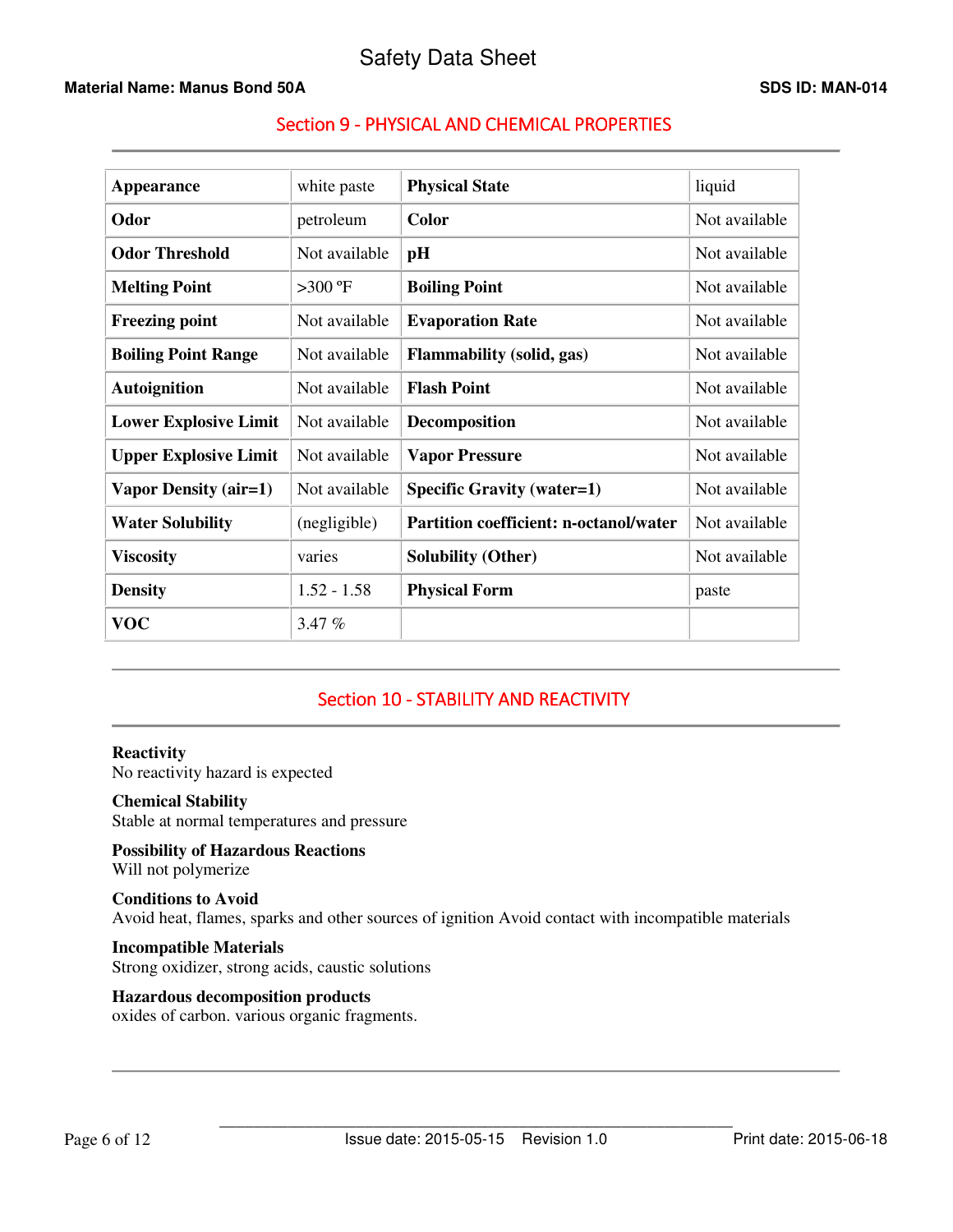# Section 11 - TOXICOLOGICAL INFORMATION

## **Information on Likely Routes of Exposure**

#### **Inhalation**

May cause respiratory tract irritation. May cause nausea, dizziness, drowsiness, unconsciousness, and central nervous system depression.

#### **Skin Contact**

May cause skin irritation. Repeated exposure may cause skin dryness or cracking. May be absorbed through the skin.

#### **Eye Contact**

May cause irritation, redness, and stinging.

#### **Ingestion**

May cause nausea, vomiting and stomach pain.

#### **Acute and Chronic Toxicity**

### **Component Analysis - LD50/LC50**

The components of this material have been reviewed in various sources and the following selected endpoints are published: Titanium dioxide (13463-67-7) Oral LD50 Rat >10000 mg/kg Carbon Black (1333-86-4) Oral LD50 Rat >15400 mg/kg Petroleum distillates, hydrotreated light (64742-47-8) Oral LD50 Rat >5000 mg/kg Dermal LD50 Rabbit >2000 mg/kg Inhalation LC50 Rat >5.2 mg/L 4 h

## **Immediate Effects**

No information on significant adverse effects.

#### **Delayed Effects**

No information on significant adverse effects.

# **Irritation/Corrosivity Data**

No data available.

**Respiratory Sensitization**  No information available for the product.

#### **Dermal Sensitization**

No information available for the product.

#### **Carcinogenicity**

Results of a DuPont epidemiology study showed that employees who had been exposed to titanium dioxide pigments were at no greater risk of developing lung cancer than were employees who had not been exposed to titanium dioxide pigments. No pulmonary fibrosis was found in any of the employees and no associations were observed between titanium dioxide pigment exposure and chronic respiratory disease or lung abnormalities. Based on the results of this study, DuPont concluded that titanium dioxide pigment will not cause lung cancer or chronic respiratory disease in humans at concentrations experienced in the workplace.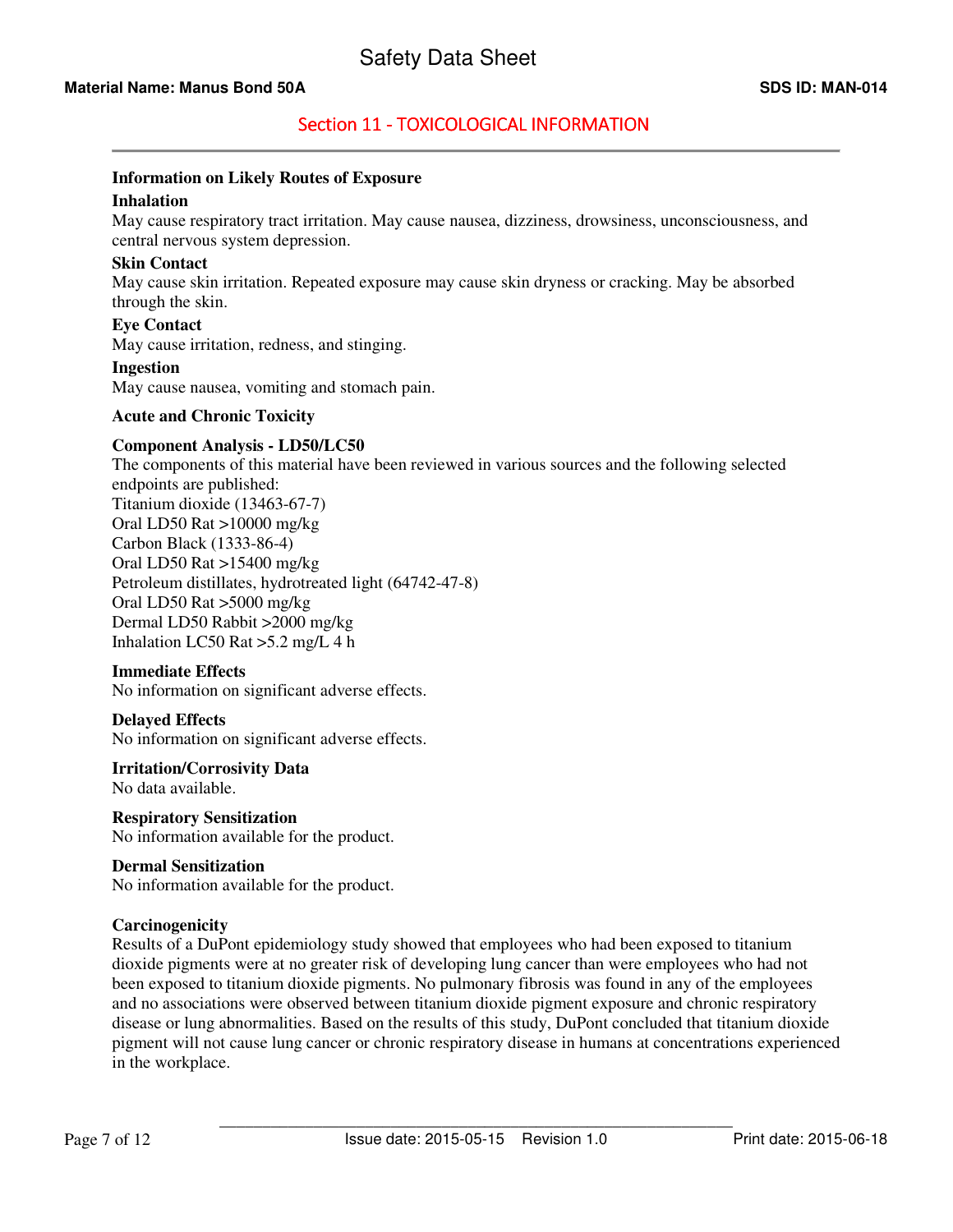# Safety Data Sheet

## **Material Name: Manus Bond 50A SDS ID: MAN-014 SDS ID: MAN-014**

| <b>Component Carcinogenicity</b>             |                                                                                                                |
|----------------------------------------------|----------------------------------------------------------------------------------------------------------------|
| Titanium dioxide                             | 13463-67-7                                                                                                     |
| <b>ACGIH:</b>                                | A4 - Not Classifiable as a Human Carcinogen                                                                    |
| IARC:                                        | Monograph 93 [2010]; Monograph 47 [1989] (Group 2B (possibly<br>carcinogenic to humans))                       |
| DFG:                                         | Category 3A (could be carcinogenic for man, inhalable fraction with the<br>exception of ultra small particles) |
| OSHA:                                        | Present                                                                                                        |
| Carbon Black                                 | 1333-86-4                                                                                                      |
| <b>ACGIH:</b>                                | A3 - Confirmed Animal Carcinogen with Unknown Relevance to<br>Humans                                           |
| IARC:                                        | Monograph 93 [2010]; Monograph 65 [1996] (Group 2B (possibly<br>carcinogenic to humans))                       |
| DFG:                                         | Category 3B (could be carcinogenic for man, inhalable fraction)                                                |
| OSHA:                                        | Present                                                                                                        |
| Talc                                         | 14807-96-6                                                                                                     |
| ACGIH:                                       | A4 - Not Classifiable as a Human Carcinogen (containing no asbestos<br>fibers)                                 |
| IARC:                                        | Monograph 93 [2010] (inhaled); Supplement 7 [1987]; Monograph 42<br>[1987] (Group 3 (not classifiable))        |
| DFG:                                         | Category 3B (could be carcinogenic for man, free of asbestos fibers)                                           |
| Petroleum distillates,<br>hydrotreated light | 64742-47-8                                                                                                     |
| DFG:                                         | Category 3B (could be carcinogenic for man, isomers in technical<br>mixtures)                                  |

# **Specific Target Organ Toxicity - Single Exposure**

No target organs identified.

# **Specific Target Organ Toxicity - Repeated Exposure**

brain, circulatory system, liver, nervous system, respiratory system

# **Aspiration hazard**

No information available for the product

# **Medical Conditions Aggravated by Exposure**

No data available.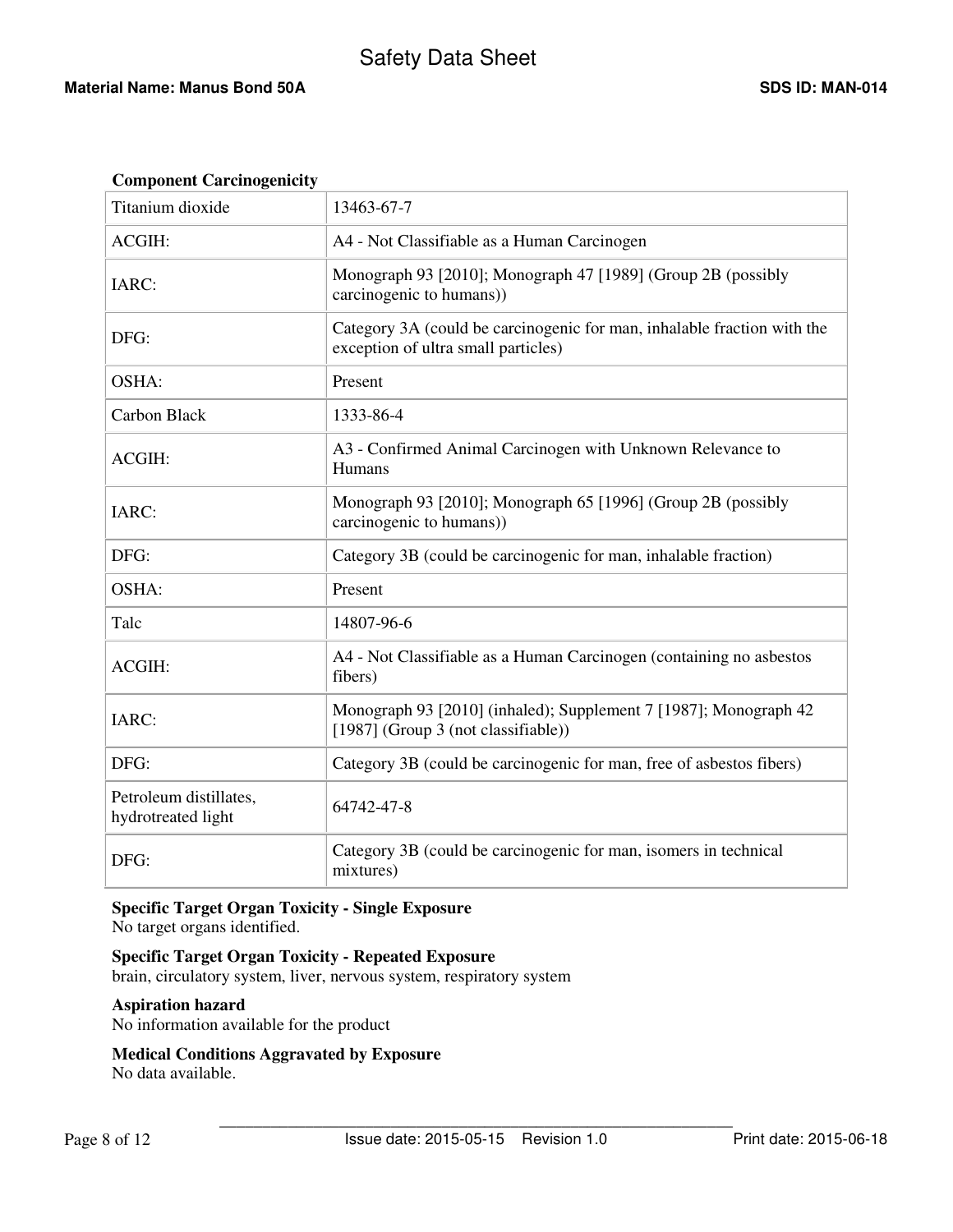# Section 12 - ECOLOGICAL INFORMATION

#### **Ecotoxicity**

No information available for the product

# **Component Analysis - Aquatic Toxicity**

| Distillates, petroleum,<br>solvent-dewaxed heavy<br>paraffinic | 64742-65-0                                                                                                                                                   |
|----------------------------------------------------------------|--------------------------------------------------------------------------------------------------------------------------------------------------------------|
| Fish:                                                          | LC50 96 h Oncorhynchus mykiss $>5000$ mg/L                                                                                                                   |
| Invertebrate:                                                  | EC50 48 h Daphnia magna > 1000 mg/L IUCLID                                                                                                                   |
| Talc                                                           | 14807-96-6                                                                                                                                                   |
| Fish:                                                          | LC50 96 h Brachydanio rerio > 100 g/L [semi-static]                                                                                                          |
| Petroleum distillates,<br>hydrotreated light                   | 64742-47-8                                                                                                                                                   |
| Fish:                                                          | LC50 96 h Pimephales promelas 45 mg/L [flow-through]; LC50 96 h<br>Lepomis macrochirus 2.2 mg/L [static]; LC50 96 h Oncorhynchus<br>mykiss 2.4 mg/L [static] |

#### **Persistence and Degradability**

No information available for the product.

#### **Bioaccumulative Potential**

No information available for the product.

#### **Mobility**

No information available for the product.

#### **Bioconcentration**

No information available for the product.

# Section 13 - DISPOSAL CONSIDERATIONS

#### **Disposal Methods**

Dispose in accordance with all applicable federal, state/regional and local laws and regulations.

# Section 14 - TRANSPORT INFORMATION

### **US DOT Information: UN/NA #:** Not regulated.

# **China Information:**

**UN#:** Not regulated.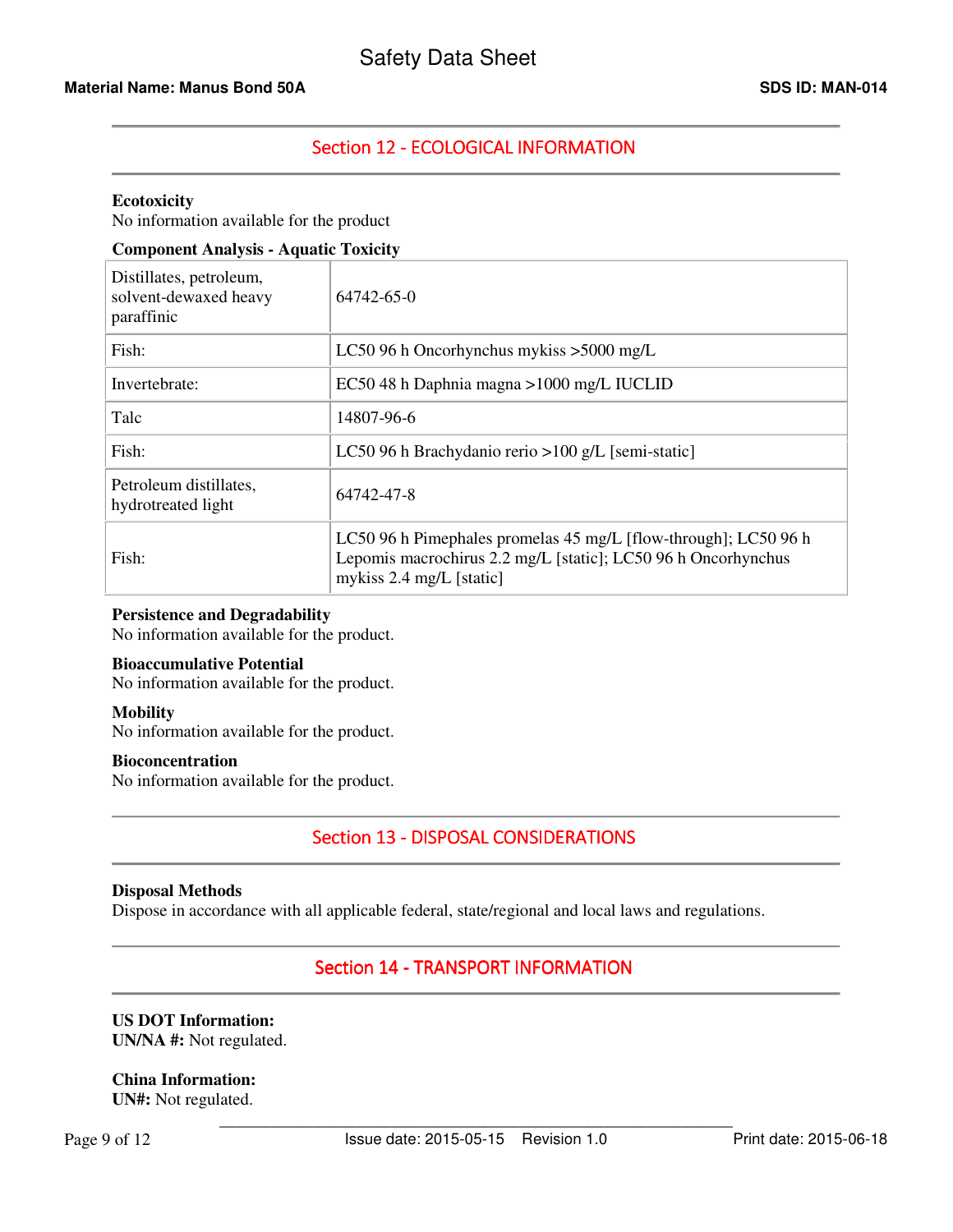# Section 15 - REGULATORY INFORMATION

# **U.S. Federal Regulations**

This material contains one or more of the following chemicals required to be identified under SARA Section 302 (40 CFR 355 Appendix A), SARA Section 313 (40 CFR 372.65), CERCLA (40 CFR 302.4), TSCA 12(b), and/or require an OSHA process safety plan.

N/A

# **SARA 311/312 Hazardous Categories**

# **Acute Health:** Yes **Chronic Health:** Yes **Fire:** No **Pressure:** No **Reactive:** No

# **U.S. State Regulations**

The following components appear on one or more of the following state hazardous substances lists:

| Component                     | CAS                                | <b>CA</b>      | $MA$   $MN$   $NJ$ | <b>PA</b>  |
|-------------------------------|------------------------------------|----------------|--------------------|------------|
| Calcium Carbonate   1317-65-3 |                                    | N <sub>o</sub> |                    | Yes        |
| Titanium dioxide              | 13463-67-7   No   Yes   Yes   Yes  |                |                    | Yes        |
| Carbon Black                  | 1333-86-4   Yes   Yes   Yes   Yes  |                |                    | <b>Yes</b> |
| Talc                          | 14807-96-6   Yes   Yes   Yes   Yes |                |                    | Yes        |

# **The following statement(s) are provided under the California Safe Drinking Water and Toxic Enforcement Act of 1986 (Proposition 65):**

WARNING! This product contains a chemical known to the state of California to cause cancer

| Titanium dioxide   $13463-67-7$ |                                                                        |
|---------------------------------|------------------------------------------------------------------------|
| Carc:                           | carcinogen, 9/2/2011 (airborne, unbound particles of respirable size)  |
| Carbon Black                    | 1333-86-4                                                              |
| Carc:                           | carcinogen, 2/21/2003 (airborne, unbound particles of respirable size) |

# **Canadian WHMIS Ingredient Disclosure List (IDL)**

Components of this material have been checked against the Canadian WHMIS Ingredients Disclosure List. The List is composed of chemicals which must be identified on MSDSs if they are included in products which meet WHMIS criteria specified in the Controlled Products Regulations and are present above the threshold limits listed on the IDL

| Carbon Black   $1333-86-4$ |        |
|----------------------------|--------|
|                            | $1 \%$ |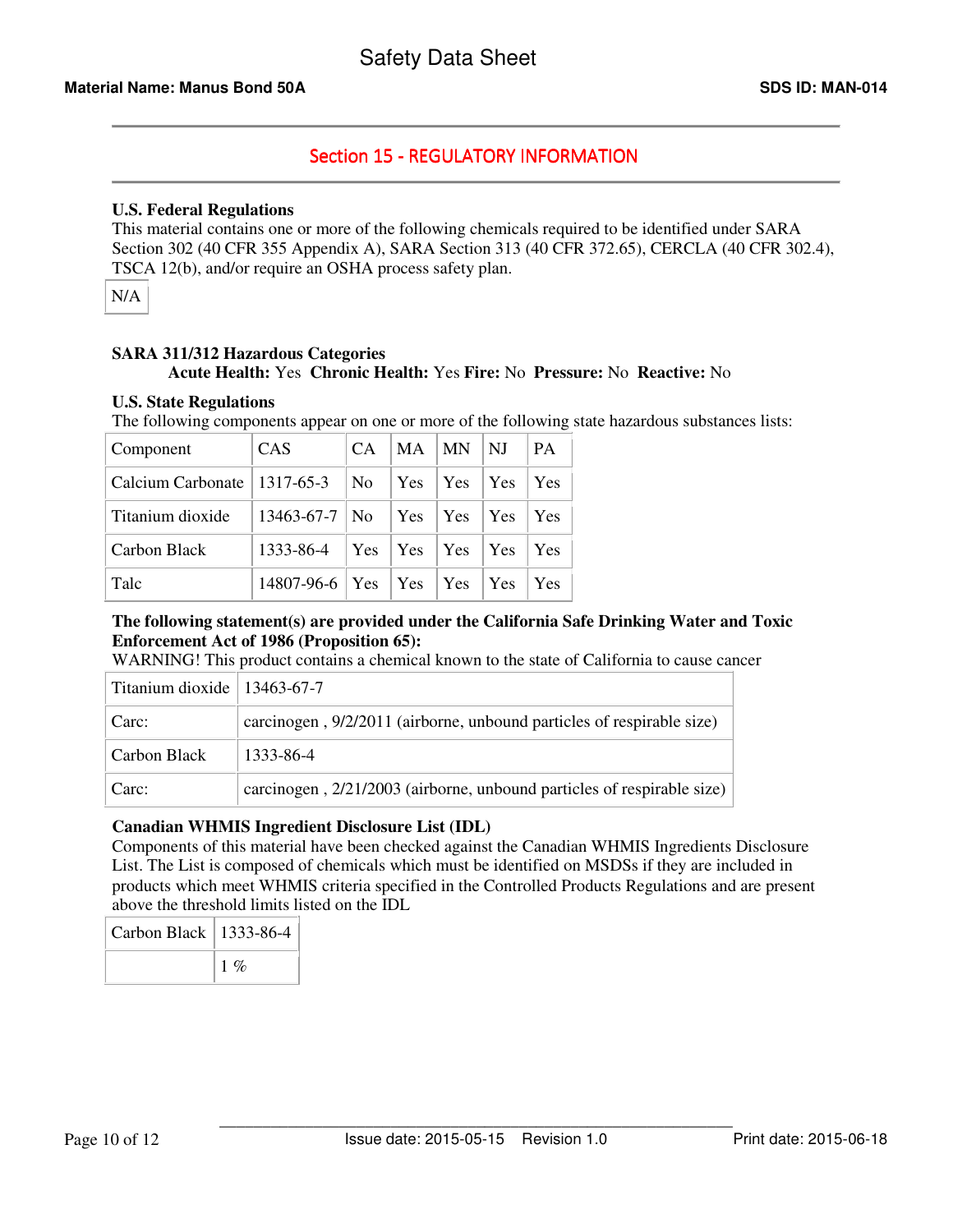# **Material Name: Manus Bond 50A SDS ID: MAN-014 SDS ID: MAN-014**

# **Component Analysis - Inventory**

| Calcium Carbonate (1317-65-3) |  |
|-------------------------------|--|
|-------------------------------|--|

| <b>US</b>  | <b>CA</b>                                                   | EU | AU | PH | $JP -$<br><b>ENCS</b> | JP<br><b>ISHL</b> | $KR -$<br><b>KECI/KECL</b> | $KR -$<br><b>TCCA</b> | <b>CN</b> | <b>NZ</b> | MX              |
|------------|-------------------------------------------------------------|----|----|----|-----------------------|-------------------|----------------------------|-----------------------|-----------|-----------|-----------------|
| $Yes \mid$ | $\vert$ NSL $\vert$ EIN $\vert$ Yes $\vert$ Yes $\vert$ Yes |    |    |    |                       | No                | Yes                        | No                    |           |           | Yes   Yes   Yes |

# Titanium dioxide (13463-67-7)

| <b>US</b> |                                                             | EU | AU | PH | JГ<br><b>ENCS</b> | <b>ISHL</b> | $KR -$<br><b>KECI/KECL</b> | $KR -$<br><b>TCCA</b> | <b>CN</b> | NZ        | MX  |
|-----------|-------------------------------------------------------------|----|----|----|-------------------|-------------|----------------------------|-----------------------|-----------|-----------|-----|
| Yes       | $\vert$ DSL $\vert$ EIN $\vert$ Yes $\vert$ Yes $\vert$ Yes |    |    |    |                   | No          | Yes                        | No                    |           | Yes   Yes | Yes |

# Carbon Black (1333-86-4)

| <b>US</b> | <b>CA</b>                     | EU | AU | PH | <b>ENCS</b> | JP<br><b>ISHL</b> | $KR -$<br><b>KECI/KECL</b> | KR<br><b>TCCA</b> | <b>CN</b> | <b>NZ</b> | $MX \mid$           |
|-----------|-------------------------------|----|----|----|-------------|-------------------|----------------------------|-------------------|-----------|-----------|---------------------|
| Yes       | $ DSL $ EIN   Yes   Yes   Yes |    |    |    |             | No                | Yes                        | No                |           | Yes   Yes | $\vert$ Yes $\vert$ |

# Distillates, petroleum, solvent-dewaxed heavy paraffinic (64742-65-0)

| <b>US</b> | СA         | EU  | AU | PH                                 | JГ<br><b>ENCS</b> | JP<br><b>ISHL</b> | KR -<br>KECI/KECL | $KR -$<br><b>TCCA</b> | <b>CN</b>        | NZ          | MX      |
|-----------|------------|-----|----|------------------------------------|-------------------|-------------------|-------------------|-----------------------|------------------|-------------|---------|
| Yes       | <b>DSL</b> | EIN |    | $\vert$ Yes $\vert$ Yes $\vert$ No |                   | No                | Yes               | No                    | Yes <sup>1</sup> | $\vert$ Yes | $'$ Yes |

# Talc (14807-96-6)

| US  | <b>CA</b>  | EU  | AU  | PH                      | JP<br><b>ENCS</b> | JP<br><b>ISHL</b> | $KR -$<br><b>KECI/KECL</b> | $KR -$<br><b>TCCA</b> | <b>CN</b> | NZ                  | MX  |
|-----|------------|-----|-----|-------------------------|-------------------|-------------------|----------------------------|-----------------------|-----------|---------------------|-----|
| Yes | <b>DSL</b> | EIN | Yes | $\vert$ Yes $\vert$ Yes |                   | No                | Yes                        | No                    |           | $Yes \mid Yes \mid$ | Yes |

# Petroleum distillates, hydrotreated light (64742-47-8)

| <b>US</b> |                              | EU | AU | PH | <b>ENCS</b> | <b>ISHL</b> | $KR -$<br><b>KECI/KECL</b> | $KR -$<br><b>TCCA</b> | <b>CN</b> | <b>NZ</b>        | MX  |
|-----------|------------------------------|----|----|----|-------------|-------------|----------------------------|-----------------------|-----------|------------------|-----|
| Yes       | $DSL$   EIN   Yes   Yes   No |    |    |    |             | No          | Yes                        | No                    |           | $Yes \nvert Yes$ | Yes |

# Section 16 - OTHER INFORMATION

#### **Summary of Changes**  New SDS: 1.00

**NFPA Ratings: Health:** 1 **Fire:** 1 **Reactivity:** 0

Hazard Scale:  $0 =$  Minimal  $1 =$  Slight  $2 =$  Moderate  $3 =$  Serious  $4 =$  Severe